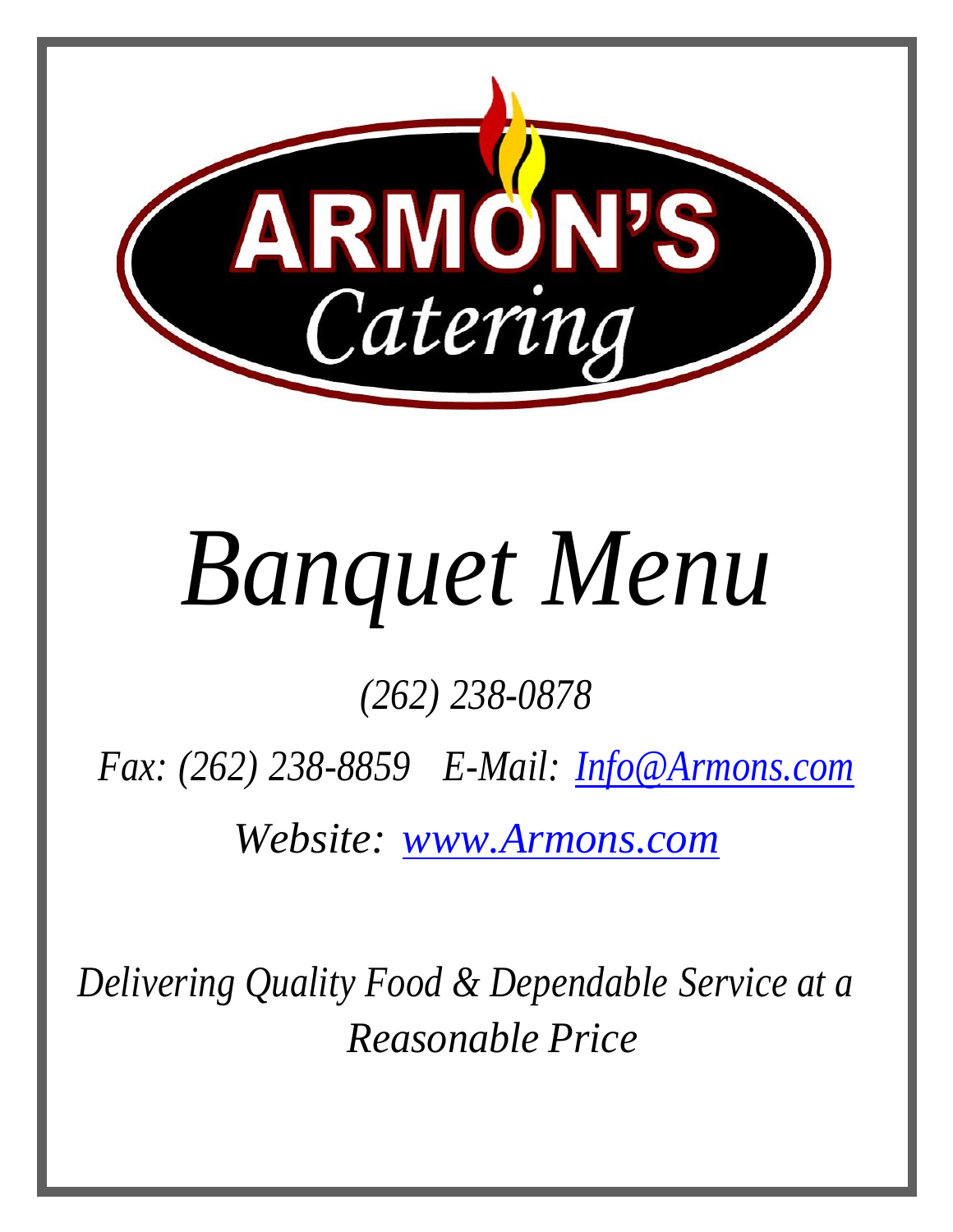

## *Plated Entrée Options*

*All Plated Entrees Include Dinner Rolls, Choice of Salad and Two Entrée Accompaniments*

*Filet Mignon Au Poivre \$30 8oz Beef Tenderloin Filet, Peppercorn Crusted and Finished with a Cognac Cream Sauce*

*Grilled New York Strip \$35 14oz New York Strip, Grilled and Finished with Red Port Demi-Glace*

*Sirloin Gorgonzola \$30 12oz Sirloin, Grilled and Sliced, Finished with Gorgonzola and Sun Dried Tomato Cream Sauce*

*Prime Rib of Beef \$35 12oz Cut, Rubbed in our Secret Spices and Slow Roasted, Served with Natural Au Jus and Horseradish Sour Cream*

*Roasted Pork Loin \$27 Slow Roasted Pork Loin, Sliced and Served with Sautéed Portobello Mushrooms and Balsamic Cream Sauce*

*Chicken Picatta \$27 Breaded or Grilled Chicken Breast, Sautéed in a Lemon-Caper White Wine Sauce*

*Chicken Marsala \$27 Breaded or Grilled Chicken Breast, Topped with Wild Mushrooms and a Rich Marsala Wine Sauce*

*Stuffed Chicken Florentine \$28 Chicken Breast, Stuffed with Spinach, Mushrooms, Roasted Red Peppers, and Fontina Cheese, Baked And Served with Stewed Tomatoes*

*Chicken Saltimbocca \$30 Lightly Floured Chicken Breast, Sautéed with Prosciutto and Fresh Sage, Topped with Sage Buerre Blanc*

*Chicken Oscar \$30 Grilled Chicken Breast, Topped with Asparagus, Lump Crab and Hollandaise Sauce*

*Sizzlin' Skewers (\$35 choice of two) Chicken, Pineapple, and Vegetables; Beef, Mushrooms, and Vegetables; or Shrimp and Pineapple. All in our Sizzlin' Glaze*

*Chicken Parmesan \$27 Breaded Chicken Breast, Topped with Homemade Marinara and Fresh Parmesan, Served over Spaghetti*

*Pistachio Salmon \$30 6oz Atlantic Salmon, Coated in Pistachio, Pan Roasted and Finished with Saffron-Yellow Pepper Coulis*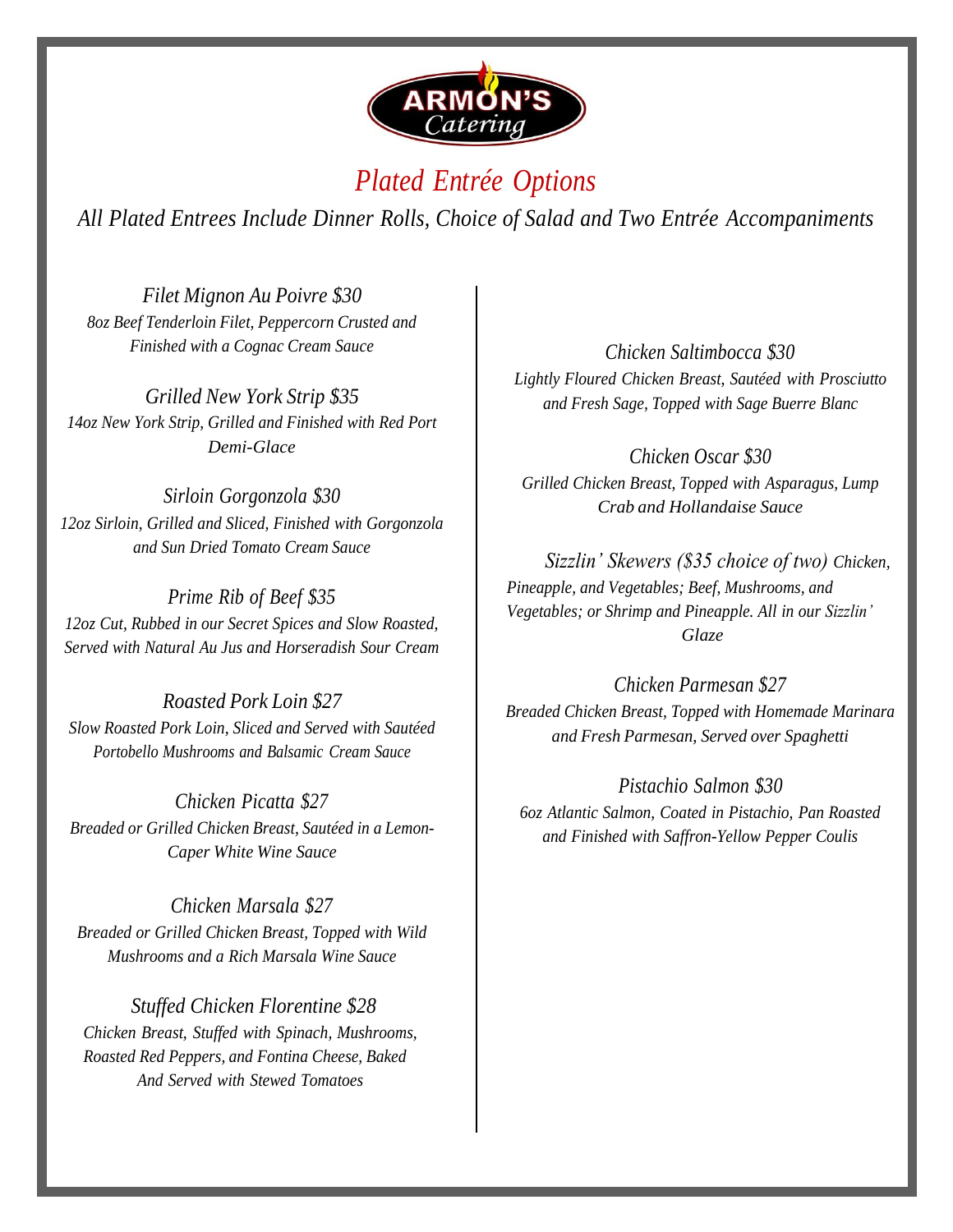

#### *Combination Plated Entrées*

*All Plated Entrees Include Dinner Rolls, Choice of Salad and Two Entrée Accompaniments Choose One Combination Plated Entrée Selection*

#### *Seafood Combinations*

*You may substitute any seafood option for salmon, Mahi Mahi, scallops, or shrimp*

*Filet and Scallops \$45 6oz Petite Filet, Finished with Cognac Cream Sauce, Paired with Seared Diver Scallops with Saffron Buerre Blanc*

*Prime Rib and Shrimp \$45 8oz Prime Rib, Slow Roasted, with Natural Au Jus, Paired with 3 Jumbo Shrimp and Pineapple Skewers*

*New York Strip and Shrimp \$40 8oz Grilled New York Strip, Sliced and Finished with Red Port Demi-Glace, Paired with 3 Jumbo Breaded Shrimp*

*Sirloin and Salmon \$37 8oz Grilled Sirloin, Sliced and Finished with Gorgonzola and Sun Dried Tomato Sauce, Paired with Pan Roasted Atlantic Salmon with Dill Buerre Blanc*

#### *Chicken Combinations*

*Choose from any plated chicken entrée on the previous page.*

*Filet and Chicken \$40 6oz Petite Filet, Finished with Truffle Demi-Glace, Paired with your Choice of Plated Chicken Entrée*

*Prime Rib and Chicken \$40 8oz Prime Rib, Slow Roasted, with Natural Au Jus, Paired with your Choice of Plated Chicken Entrée*

*New York Strip and Chicken \$37 8oz Grilled New York Strip, Sliced and Finished with Caramelized Shallot and Grape Tomato Relish, Paired with your Choice of Plated Chicken Entrée*

*Sirloin and Chicken \$35 8oz Grilled Sirloin, Sliced and Topped with Roasted Garlic Compound Butter, Paired with your Choice of Plated Chicken Entrée*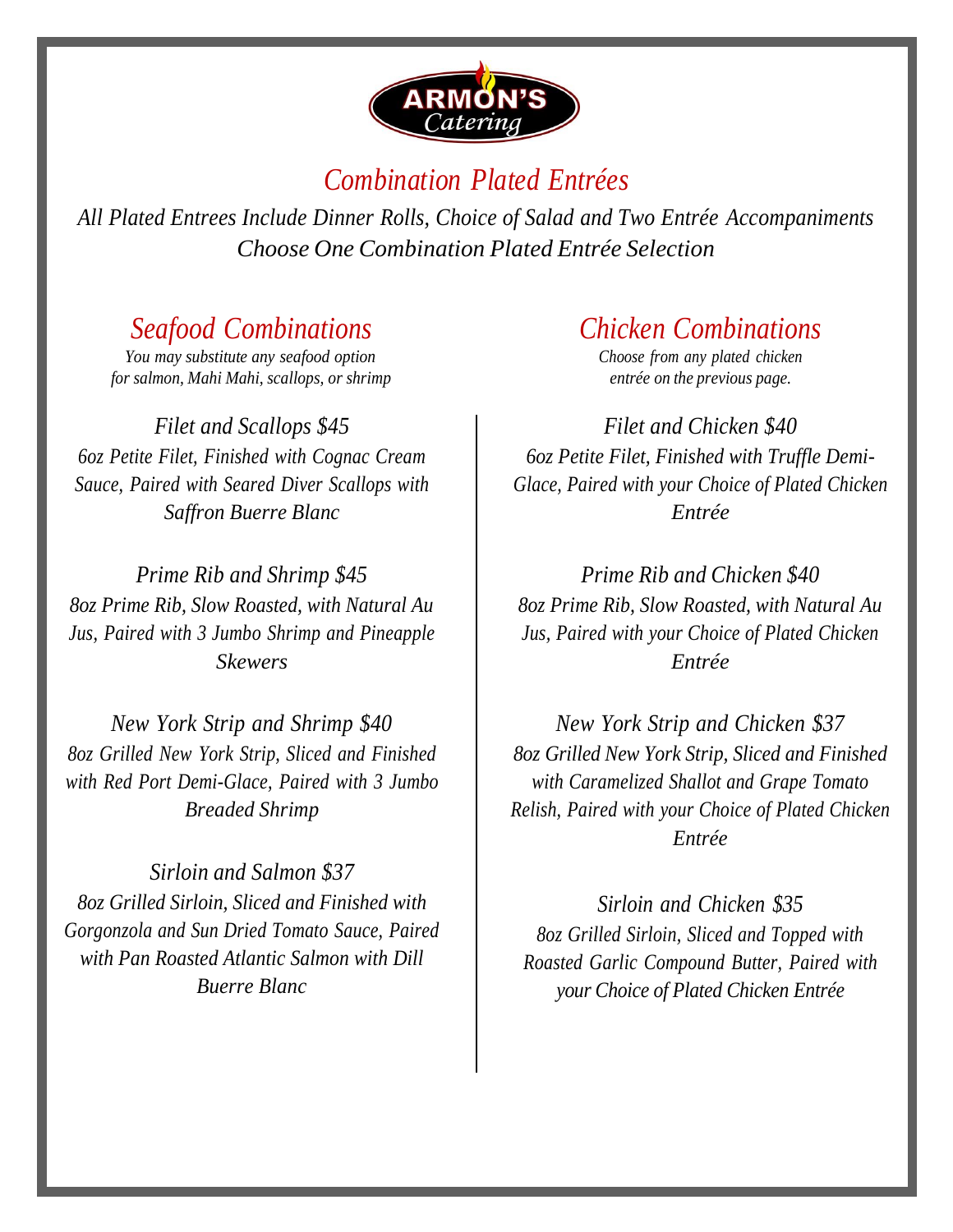

## *Buffet Entrées*

*Buffet Entrées Include Choice of Salad and Relish Tray and Two Entrée Accompaniments (Additional accompaniments add \$1.75 per person) Choice of One Standard Entrée \$20, Choice of Two Standard Entrées \$25 Additional Entrée Selections \$5 per Person*

#### *Beef, Pork, and Seafood Entrée Selections*

*Marinated Flank Steak Grilled and Sliced, Topped with Onions, Mushrooms and Natural Au Jus*

*Sirloin Gorgonzola Grilled and Sliced, Topped with a Creamy Gorgonzola and Sun Dried Tomato Sauce*

*BBQ Beef Brisket Slow-cooked, Sliced, and Basted in Armon's Signature BBQ Sauce*

*Roast Beef Oven Roasted, Sliced and Topped with Natural Pan Gravy*

*Classic Meatloaf All Beef or Turkey Meatloaf Topped with a Rich Mushroom Gravy*

*Baby Back Ribs 1/3 Rack of Ribs, Grilled and Braised in Beer and Onions, Topped with Armon's Signature BBQ Sauce*

*Beef Stroganoff Slow Braised Beef and Sautéed Wild Mushrooms, Topped with Rich Stroganoff Sauce and Served Over Egg Noodles*

*Mongolian Beef Sliced Flank Steak, Broccoli, Bell Peppers and Onions in Sweet Soy Glaze*

*Roasted Pork Loin Slow Roasted, Sliced and Topped with Sautéed Mushrooms, and Balsamic Cream Sauce*

*Parmesan Crusted Tilapia Tilapia Filet, Crusted in Parmesan Bread Crumbs, and Topped with Red Bell Pepper Coulis*

*Grilled Salmon Fresh Atlantic Salmon, Topped with a Citrus Buerre Blanc*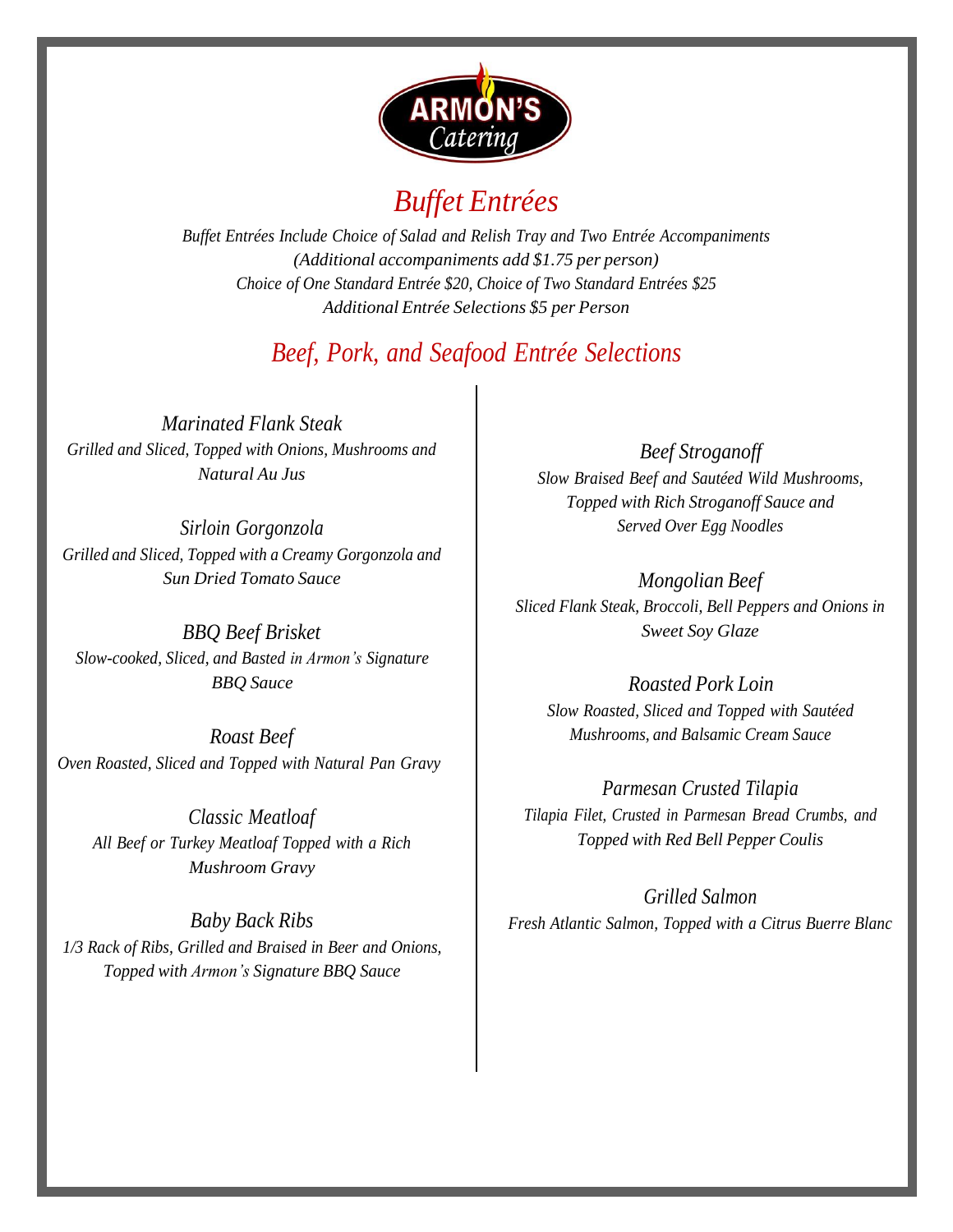

## *Buffet Entrées*

*Buffet Entrées Include Choice of Salad and Two Entrée Accompaniments (Additional accompaniments add \$1.75 per person) Choice of One Standard Entrée \$20.00, Choice of Two Standard Entrées \$25 Additional Selections \$5 per Person*

#### *Chicken, Turkey, and Pasta Entrée Selections*

*Stuffed Chicken Florentine Chicken Breast, Stuffed with Spinach, Mushrooms, Roasted Red Peppers and Fontina Cheese, Baked And Served with Stewed Tomatoes*

*Pesto Chicken Chicken Breast Strips, Topped with Fresh Pesto Sauce, roasted red peppers, and Provolone Cheese*

*Chicken Parmesan Breaded Chicken Breast, Topped with Homemade Marinara and Parmesan Cheese, and Served Over Spaghetti*

*Chicken Picatta Breaded or Grilled Chicken, Sautéed in a Lemon-Caper Sauce*

*Chicken Marsala Breaded Chicken, Topped with Wild Mushrooms and a Rich Marsala Wine Sauce*

*Bruschetta Chicken Lightly Floured Chicken Breast Topped With Roma Tomato Bruschetta, Mozzarella and Balsamic Glaze*

*Chicken Oscar Grilled Chicken Breast, Topped with Asparagus, Lump Crab, and Hollandaise Sauce*

> *Pecan Crusted Chicken Baked and Topped with Romesco Sauce*

*Chicken Saltimbocca Lightly Floured Chicken Breast, Sautéed with Prosciutto and Fresh Sage, Topped with Sage Buerre Blanc*

*Roasted Turkey Breast Oven Roasted, Sliced, and Topped with Natural Pan Gravy*

*Chicken Diablo Grilled Chicken, Sausage, Tomatoes, Mushrooms, and Penne, Tossed in a Lightly Spiced Cream Sauce*

*Lasagna Choice of Meat, Vegetarian, or Eggplant Lasagna*

*Eggplant Parmesan Sliced Eggplant, Breaded and Topped with Mozzarella Cheese and Homemade Marinara, Served Over Spaghetti*

*Pasta Primavera Zucchini, Yellow Squash, Bell Peppers, Snap Peas, and Onions, Sautéed and Tossed in a Garlic Cream Sauce, Served over Linguine and Topped with Fresh Parmesan Cheese*

*Roasted Vegetable Ravioli House Made Cheese Ravioli, with Roasted Zucchini, Squash, Green and Red Peppers, and Red Onions*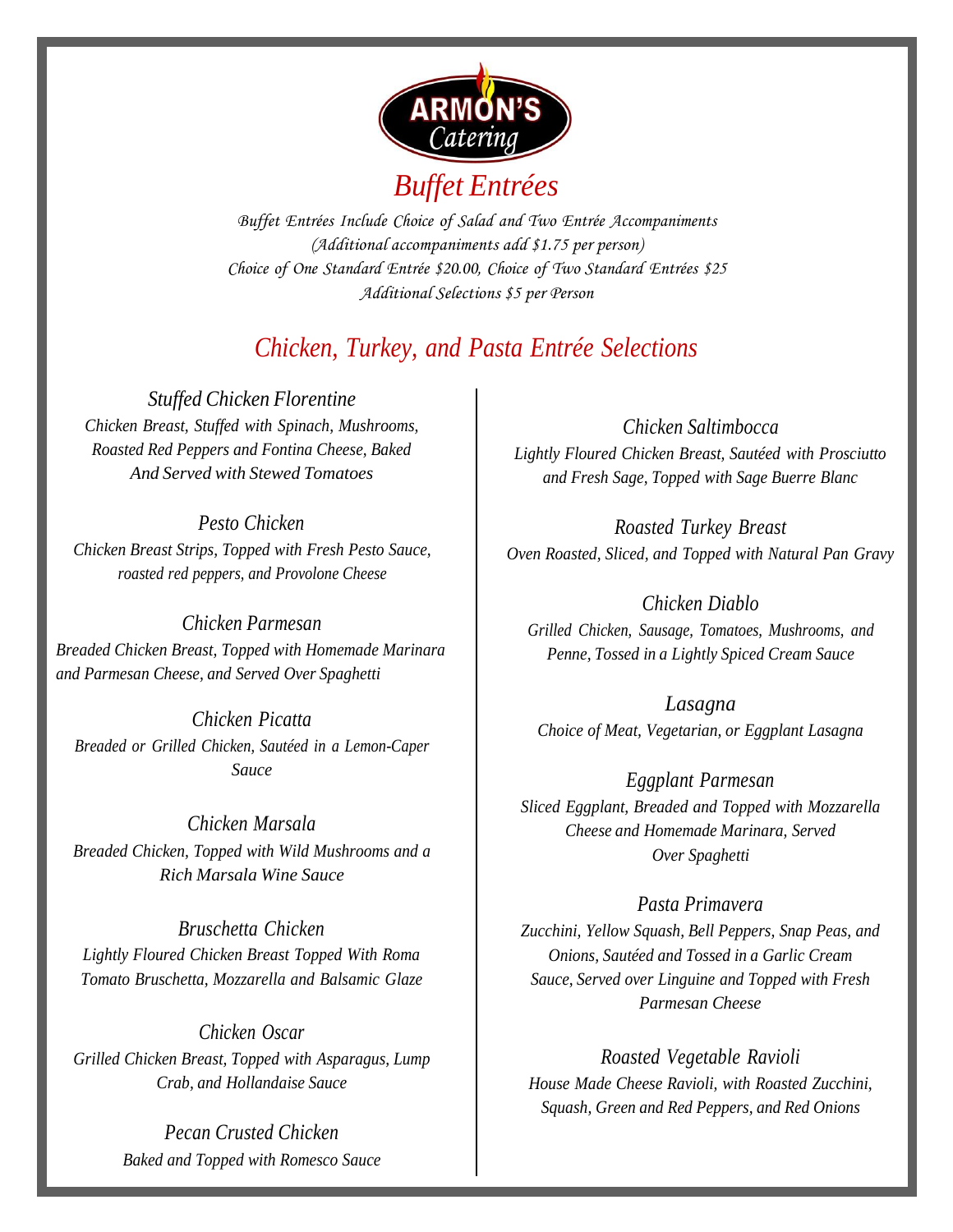

## *Exclusive Entrée Selections Exclusive Entrée Upgrades Priced Per Selection.*

*Tenderloin of Beef Add \$7 Certified Angus Beef Tenderloin, Roasted and Sliced, Topped with Red Port Demi-Glace*

*New York Strip Steak Au Poivre Add \$6 Grilled Petite Peppercorn Crusted New York Strip Steak, Topped with a Cognac Cream Sauce*

*Prime Rib of Beef Add \$10 Certified Angus Prime Rib, Rubbed in our Secret Spices, Slow Roasted and Sliced, Served with Natural Au Jus and Horseradish Sour Cream*

*Stuffed Pork Tenderloin Add \$3 Slow Cooked Pork Loin, Stuffed with Apples, Cranberries, Breadcrumbs and Sage, Topped with a Truffle-Cranberry Glaze*

*Sizzlin' Skewers Chicken (add \$3), Beef (add \$4) or Jumbo Tiger Shrimp (add \$5) with Red Onions, Bell Peppers, Pineapple, and Sizzlin' Sweet Chili Glaze*

*Jumbo Breaded Shrimp Add \$6 Jumbo Tiger Shrimp, Lightly Breaded, Served with Lemons and Cocktail Sauce*

*Shrimp Scampi Add \$5 Colossal Shrimp, Roasted Red Peppers, Tomatoes, and Red Onions, Sautéed in a Garlic White Wine Sauce, Served Over Linguine, and Topped with Fresh Parmesan Cheese*

*Chili-Rubbed Mahi Mahi Add \$5.00 Fresh Mahi Mahi Filet, Dusted in our Chili Spices, Roasted and Topped with Grilled Pineapple Salsa*

*Stuffed Salmon Add \$4.00 Stuffed with Lump Crab, Cream Cheese, Roasted Red Peppers, Caramelized Onions, and Breadcrumbs*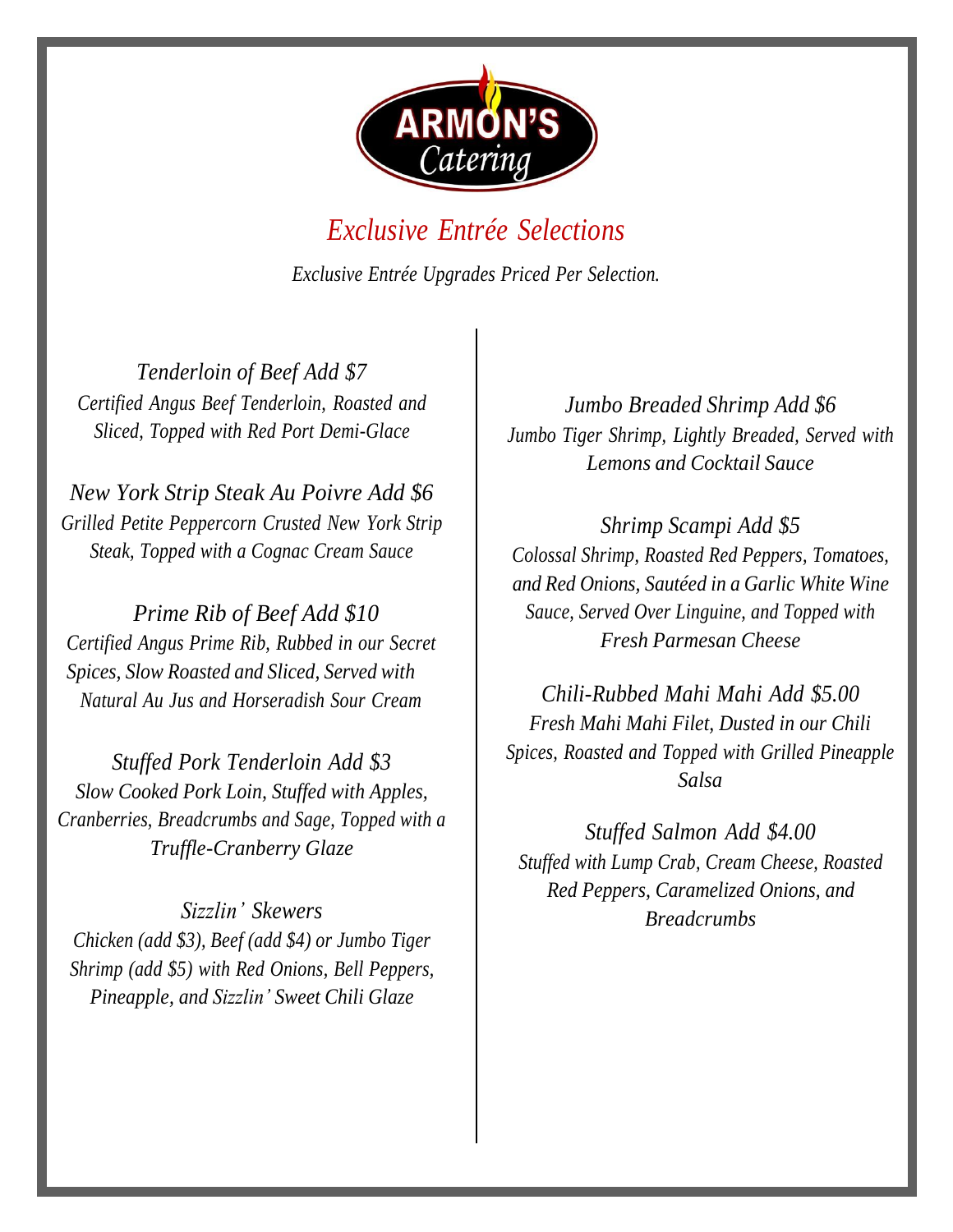

## *Salad Options*

*Classic Caesar Salad Romaine Hearts Tossed with Homemade Croutons, Shredded Parmesan Cheese, Cherry Tomatoes, and our Classic Caesar Dressing*

*Baby Spinach Salad Baby Spinach Tossed with Spiced Walnuts, Fresh Berries and Raspberry Vinaigrette*

*Asian Salad Field Greens with Carrots, Edamame, Mandarin Oranges, Sugar Snap Peas, Bean Sprouts, Wonton Strips, and Sesame Soy Dressing*

*Garden Fresh Salad Mixed Field Greens and Romaine, Topped With Cucumbers, Tomatoes, Mushrooms, Green and Red Peppers, Croutons, Cheddar Jack, Green Peas, and your Choice of Dressing*

*Southwest Salad Chopped Romaine, Corn, Black Beans, Tomatoes, Red Onions, Tortilla Strips, and Chipotle-Ranch Dressing*

*Greek Salad Romaine and Iceberg Lettuce, Tomatoes, Cucumbers, Kalamata Olives, Banana Peppers, Feta Cheese, Fresh Oregano, and Mediterranean Dressing*

*Italian Salad Romaine and Iceberg Lettuce, Tomato, Garbanzo Beans, Kalamata Olives, Banana Peppers, Red Onions, Broccoli, Roasted Red Pepper, Provolone Cheese, and Italian Dressing*

*Caprese Salad Field Greens Topped with Cherry Tomatoes, Fresh Mozzarella, Chiffonade Basil, Extra Virgin Olive Oil and Balsamic Reduction*

*Harvest Salad Romaine Hearts Tossed with Green Apples, Asian Pears, Strawberries, Candied Pecans, Feta Cheese and a Citrus White Balsamic Vinaigrette*

*BLT Wedge Salad Iceberg Lettuce Wedge, Applewood Smoked Bacon, Diced Roma Tomato, Red Onion, Croutons, Crumbled Bleu Cheese and Creamy Bleu Cheese Dressing*

*~ Dressing Choices ~ Ranch, French, Balsamic, Italian, Caesar, Mediterranean*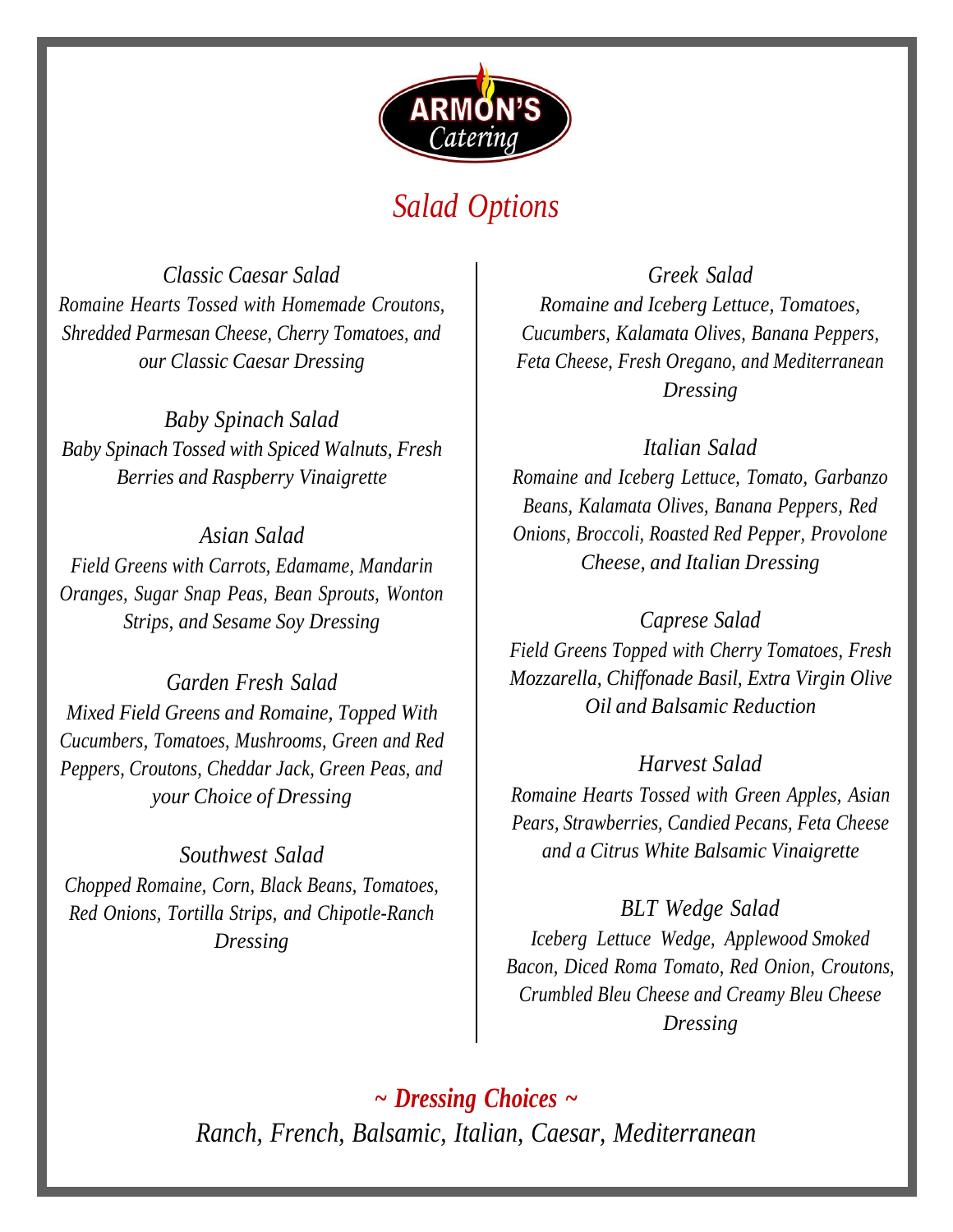

## *Entrée Accompaniments*

## *Vegetables*

*Grilled Asparagus\* Glazed Carrots Green Bean Almondine Cheesy Broccoli Roasted Vegetable Medley (Zucchini, Squash, Green and Red Pepper, Red Onions) Steamed Vegetable Medley (Broccoli, Cauliflower, Carrots) Stir Fried Vegetables Buttered Corn & Diced Red Pepper*

## *Cold Sides*

*Potato Salad Creamy Coleslaw Asian Coleslaw Cheese Tortellini Salad Corn and Black Bean Salad Ramen Noodle Salad Pasta Salad Beet & Goat Cheese Salad Marinated Vegetable Salad Tomato & Cucumber Salad B.L.T. Pasta Salad*

#### *Potatoes and Starches*

*Parmesan Baby Red Potatoes Au Gratin Potatoes Potatoes Lyonnaise Seasoned Mashed Potatoes Whipped Sweet Potatoes Baked Beans Parmesan Risotto Rice Pilaf Basmati White Rice Basmati Dill Rice Saffron Basmati Rice\* Macaroni and Cheese*

*\*add \$1.00 if accompanying a buffet*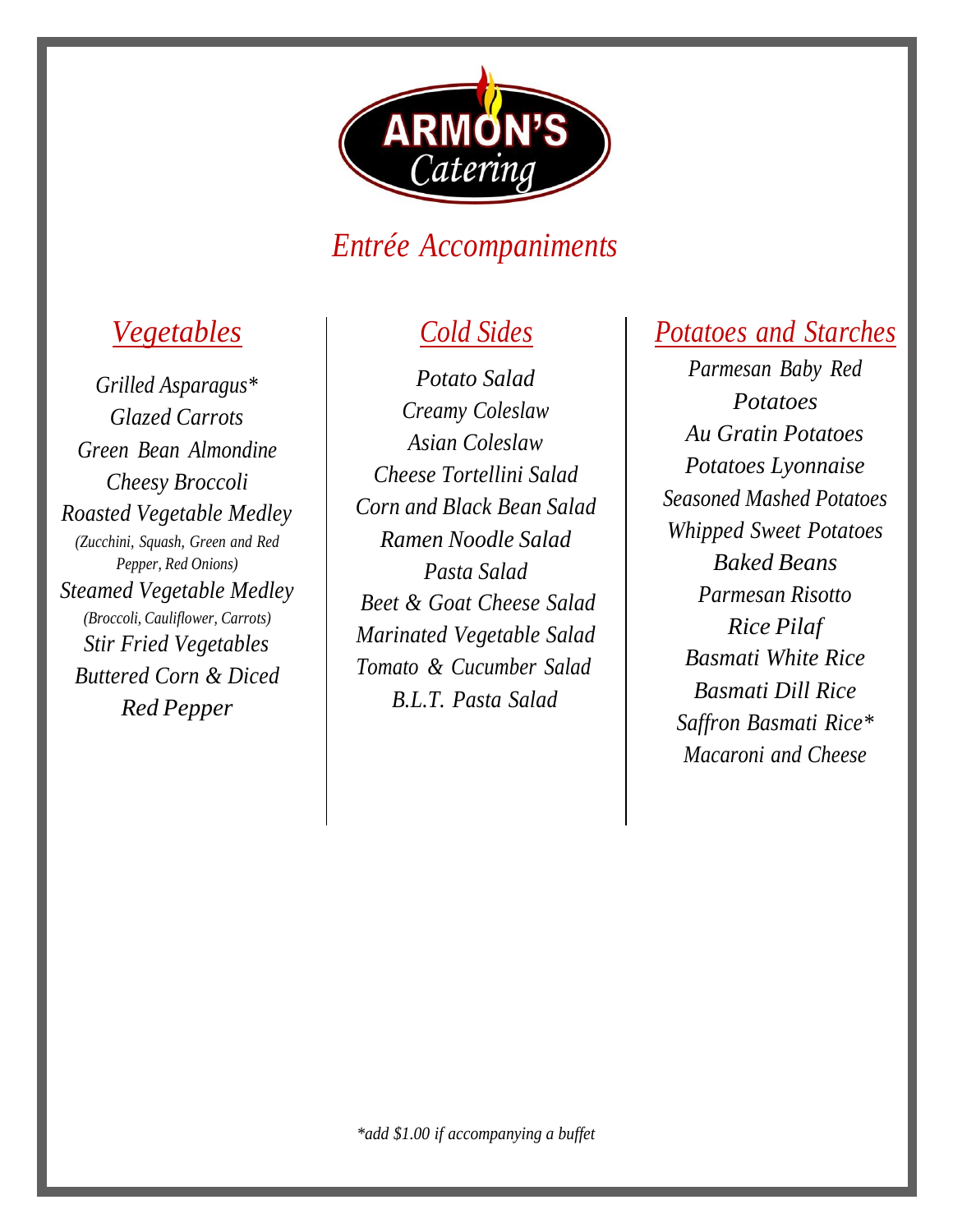

*A la Carte Hors D'oeurves (More than 5 Selections of Hors D'oeurves subject to extra charge) Hot Hors D'oeurves*

*Petite Crab Cakes \$100(32 Pieces) Maryland Style, Sweet Chili Aioli*

*BBQ Bacon Wrapped Shrimp \$125(50 Pieces) Tiger Shrimp, Bacon, Armon's Signature BBQ Sauce*

*Chicken and Pineapple Skewers \$85(32 Pieces) Chicken Breast, Grilled Pineapple, Teriyaki Glaze*

*Thai Style Satays \$85(<sup>32</sup> Pieces) Beef, Chicken, or Shrimp, with Thai Peanut Sauce*

*Bacon Wrapped Chestnuts \$75(<sup>50</sup> Pieces) Marinated Chestnuts, Bacon, Balsamic Reduction*

*Chicken Wings \$100 (70 Pieces, 10 lbs.) BBQ, Buffalo, or Asian Sesame*

*Bacon Wrapped Shrimp \$125(50 Pieces) Tiger Shrimp Marinated and Dusted with Breadcrumbs and Wrapped in a Strip of Bacon*

*Prosciutto Wrapped Scallops \$135 Chunks of Marinated Sea Scallops, Dusted with Breadcrumbs, Served on Rosemary Skewers (32 Pieces) Hibachi Chicken (\$125) or Beef (\$150) Skewers Bell Peppers, Green Onions, Monterey Jack Cheese, and Jalapenos, Wrapped in a Strip of Chicken or Beef Tenderloin, Marinated in Sweet Chili Sizzlin' Sauce (36 Pieces) Stuffed Mushrooms \$100(<sup>50</sup> Pieces) Mushrooms Filled with Crabmeat and Breadcrumbs Vegetables and Cheese*

*Beef and Mushroom Brochettes \$100 Skewers of Marinated Beef Tenderloin Chunks and Mushrooms(32 Pieces)*

*Chicken (\$125) or Shrimp (\$150) Quesadillas* (32 Pieces)

*Chicken or Shrimp, a Blend of Cheeses, Jalapeno Peppers, Tomatoes, Bell Peppers, Cilantro, Onions, and Garlic. Served with Salsa, Guacamole, and Sour Cream.*

*Beef Tenderloin Fajitas \$125(32 Pieces) Fajita Seasoned Strips of Beef Tenderloin with Sautéed Green and Red Peppers, Onions, Cilantro, and Lime Juice, in a Crisp Tortilla Wrapper. Served with Salsa, Guacamole,and Sour Cream.*

*Sesame Chicken \$75(50 Pieces) Chicken Breast Seasoned with Garlic, Sesame Oil and Teriyaki Sauce, and Coated with Sesame Seeds and Breadcrumbs*

*Sliders \$90(32 Pieces) Angus Beef Patties with Cheese, or BBQ Pulled Pork with Coleslaw on Mini Buns*

*BBQ Meatballs \$50 (70 Pieces) Homemade Meatballs, Armon's Signature BBQ Sauce*

*Baked Spinach and Artichoke Dip \$75 (5 lbs.) Baguette, Toasted Naan Miniature Ruben Sandwiches on Cocktail Rye \$85*

*(32 Pieces)*

*Salami and Cream Cheese Cornet \$85*(*32 Pieces*)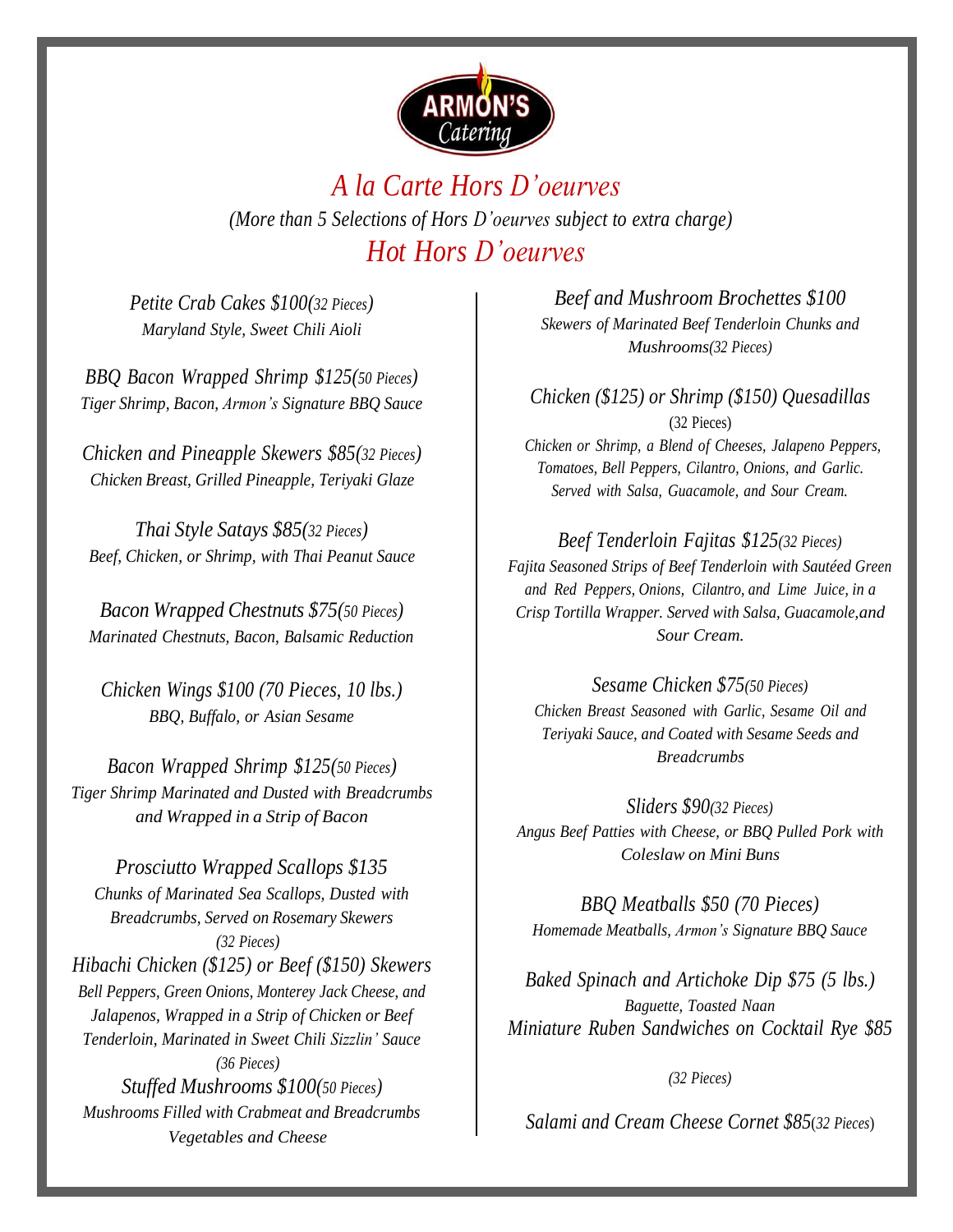

*A la Carte Hors D'oeurves (More than 5 Selections of Hors D'oeurves subject to extra charge) Cold Hors D'oeurves*

*Beef Tenderloin Crostini \$120 Seared Tenderloin, Baguette, Horseradish Crème Fraiche*

> *Jumbo Shrimp Cocktail \$115 Tiger Shrimp, Meyer Lemon Cocktail Sauce*

*Lobster and Avocado Salad \$125 Maine Lobster, Tarragon, Avocado, Phyllo Cup*

*Ahi Tuna Nachos \$130 Seared Ahi Tuna, Wonton Chips, Wasabi Crème Fraiche*

*Caprese "Salad" Skewers \$75 Fresh Mozzarella, Cherry Tomatoes, Fresh Basil, Balsamic*

*Tomato Bruschetta \$45 Roma Tomato, Red Onion, Basil, Balsamic, Garlic Crostini*

> *Vegetable Platter \$45 Assorted Fresh Vegetables, Ranch Dip*

*Cheese Platter \$45 Cheddar, Swiss, Pepper-Jack, Served with Crackers*

*Antipasto Platter \$65 Prosciutto di Parma, Cappicola, Genoa Salami, Marinated Artichokes, Grape Tomatoes, Assorted Olives, Roasted Garlic, Grilled Asparagus, Crostini, Flatbread Crackers*

*Corn and Black Bean Salsa \$40 (5 lbs.) Roasted Corn, Black Beans, Cilantro, Tortilla Chips*

*Taco Dip \$45 Cream Cheese, Taco Seasoning, Lettuce, Tomato, Cheese, Black Olives, Tortilla Chips*

> *Homemade Hummus \$35 With Toasted Naan*

*Tabbouleh Salad \$45 (5 lbs.) Cracked Wheat, Parsley, Tomato, Cucumbers, Olive Oil, Kalamata Olives, Lemon Juice, Toasted Naan*

*Deluxe Cold Canapés (Choice of 3) \$110 Smoked Turkey Breast; Asparagus in Prosciutto; Ham Cornet; Salmon Rose; Brie Cheese Wedge; Shrimp Canapé; Scallop Medallion; Blue Cheese Canapé with Pecans and Grapes; Grape Canapé; Cream Cheese and Olive Canapé*

*Deluxe Cold Skewers (Choice of 3) \$85 Grilled Pear and Brie; Port Salut, Mustard, and Pickled Mushrooms; Jicama, Mango, and Blueberry; Grilled Pineapple and Shrimp; Salami, Radishes, and Seasoned Olives; Honey Glazed Ham and Cornichon*

*Fresh Fruit Skewers \$75 Fresh Pineapple, Melon, Strawberries, and Grapes*

*Whole Smoked Salmon \$150*

*Prosciutto Wrapped Melon \$75*

*Fresh Fruit Platter \$45*